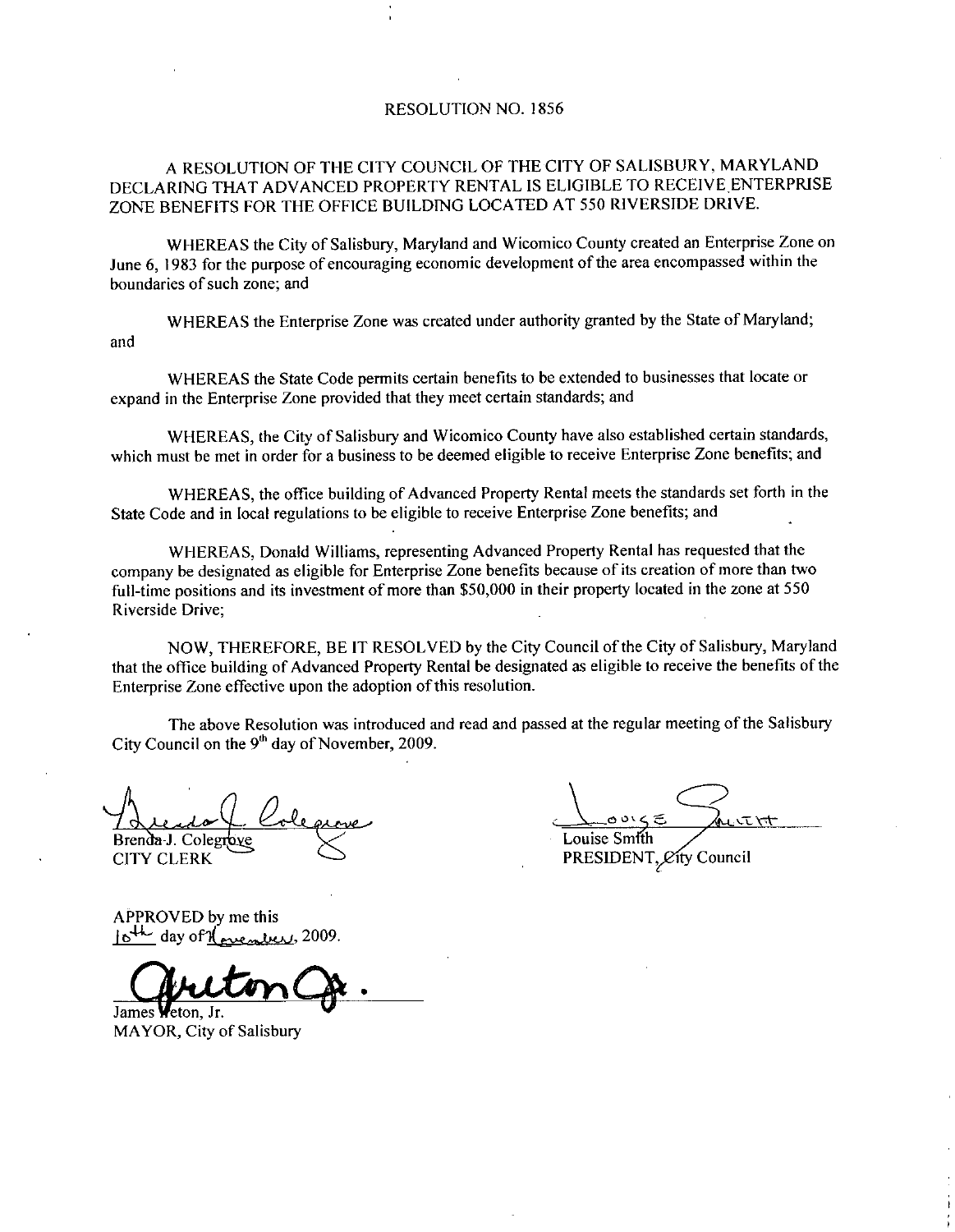# INTER

# $\overline{\overline{\phantom{m}}\phantom{m}}$  MEMO

# Office of the Mayor

To: City Council From: John R. Pick Subject: Enterprise Zolle Eligibility - Advanced Property Rental Office Building Date: November 3, 2009

Attached is a copy of the application requesting Enterprise Lone designation for the office building of Advanced Property Rental from Donald Williams. I have reviewed this application<br>and, to the best of my knowledge, this establishment meets all of the qualifications to be so<br>designated. This property is located and, to the best of my knowledge, this establishment meets all of the qualifications to be so designated. This property is located within the boundaries of the City's Enterprise Zone, they have created more than two full-time positions and they have invested more than \$50,000 since locating in the Enterprise Zone

Irecommend that the City Council adopt the attached resolution designating the office building of Advanced Property Rental, located at 550 Riverside Drive, eligible to receive the benefits of the Enterprise Zone.

The Mayor concurs with this recommendation

As a reminder, companies that are declared eligible for enterprise zone benefits are able to receive both income tax and property tax benefits for ten years. The purpose of this program is to encourage industries to locate in areas identified as enterprise zones and to reinvest in such properties

stm

ec: Mayor Ireton Brenda Colegrove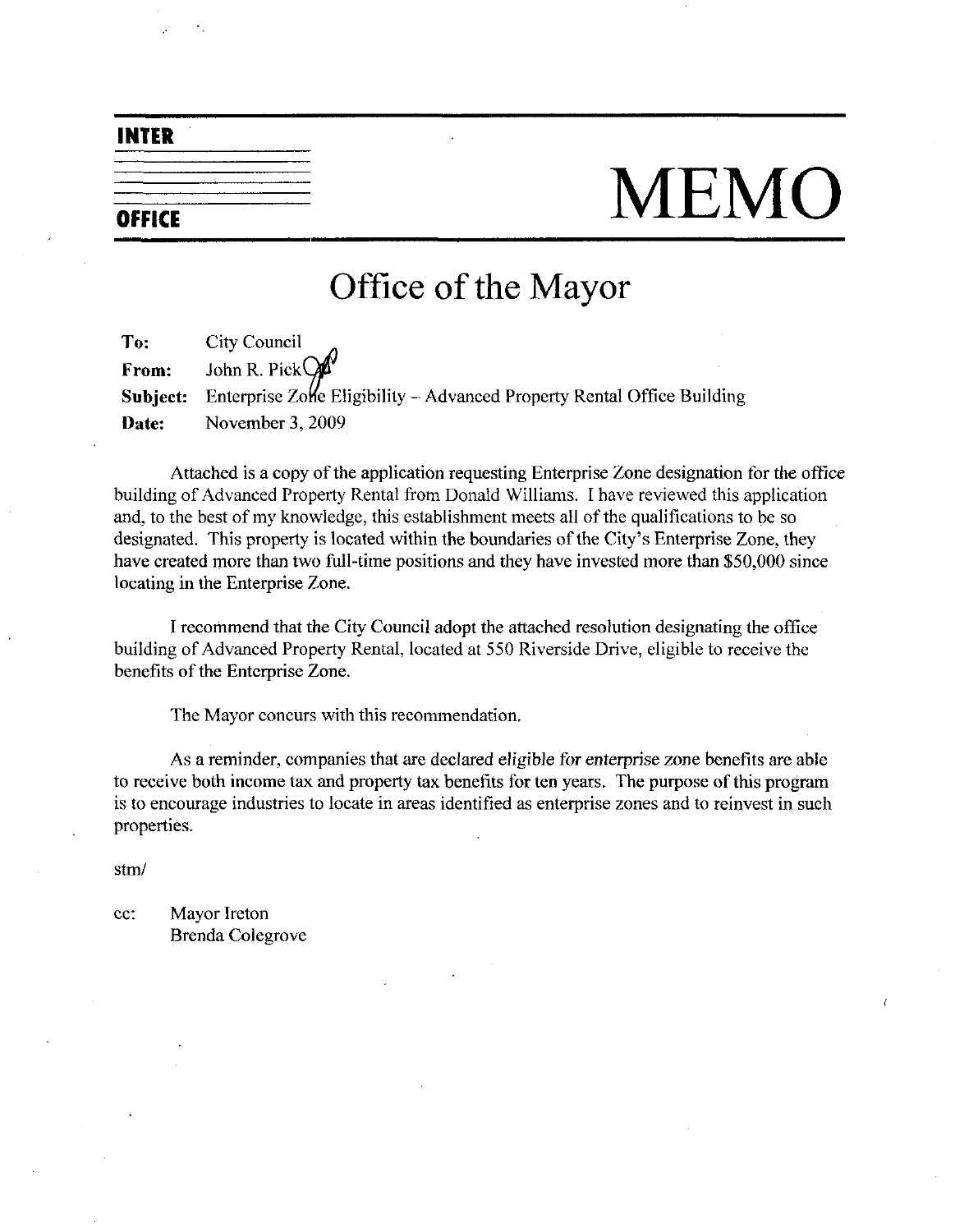$9/30/09$ 

# REQUEST FOR STATE ENTERPRISE ZONE QUALIFICATION IN THE CITY OF SALISBURY

This application allows us to determine whether or not your business is eligible to receive. Enterprise Zone benefits. Please return the application to:

> John R. Pick, City Administrator City of Salisbury 125 North Division Street Salisbury, MD 21801-4940

If determined eligible, you will receive a letter confirming this determination from the City of Salisbury. Keep the letter as proof of your Enterprise Zone certification.

# **GENERAL INFORMATION NEEDED:**

| NAME OF<br>ADVANCED PROPERTY RENTILL<br>FIRM:                                                                                                                                     |
|-----------------------------------------------------------------------------------------------------------------------------------------------------------------------------------|
| CONTACT<br>Donico E Anccessos PHONE: 400-546-5555<br>PERSON:                                                                                                                      |
| PRESENT<br>550 Avensine Dr., Salisburg, Wa 2180)<br>LOCATION:                                                                                                                     |
| TYPE OF<br>BUSINESS: <i>Property REATALS DEVELOPMENT</i>                                                                                                                          |
| FEDERAL TAX ID NO. $20 - 0.04840$ NAICS CODE:                                                                                                                                     |
| HOW LONG IN THIS LOCATION: $\frac{\gamma\gamma}{\gamma}$ $\gamma_{2\gamma}$<br>OWNER OF REAL PROPERTY WHERE BUSINESS IS.<br>LOCATED: ADUNCED Property REWTAL Of DURIN E. Williams |
| 550 RIVENSIDE DR., SALISBURG, UND 21801                                                                                                                                           |
|                                                                                                                                                                                   |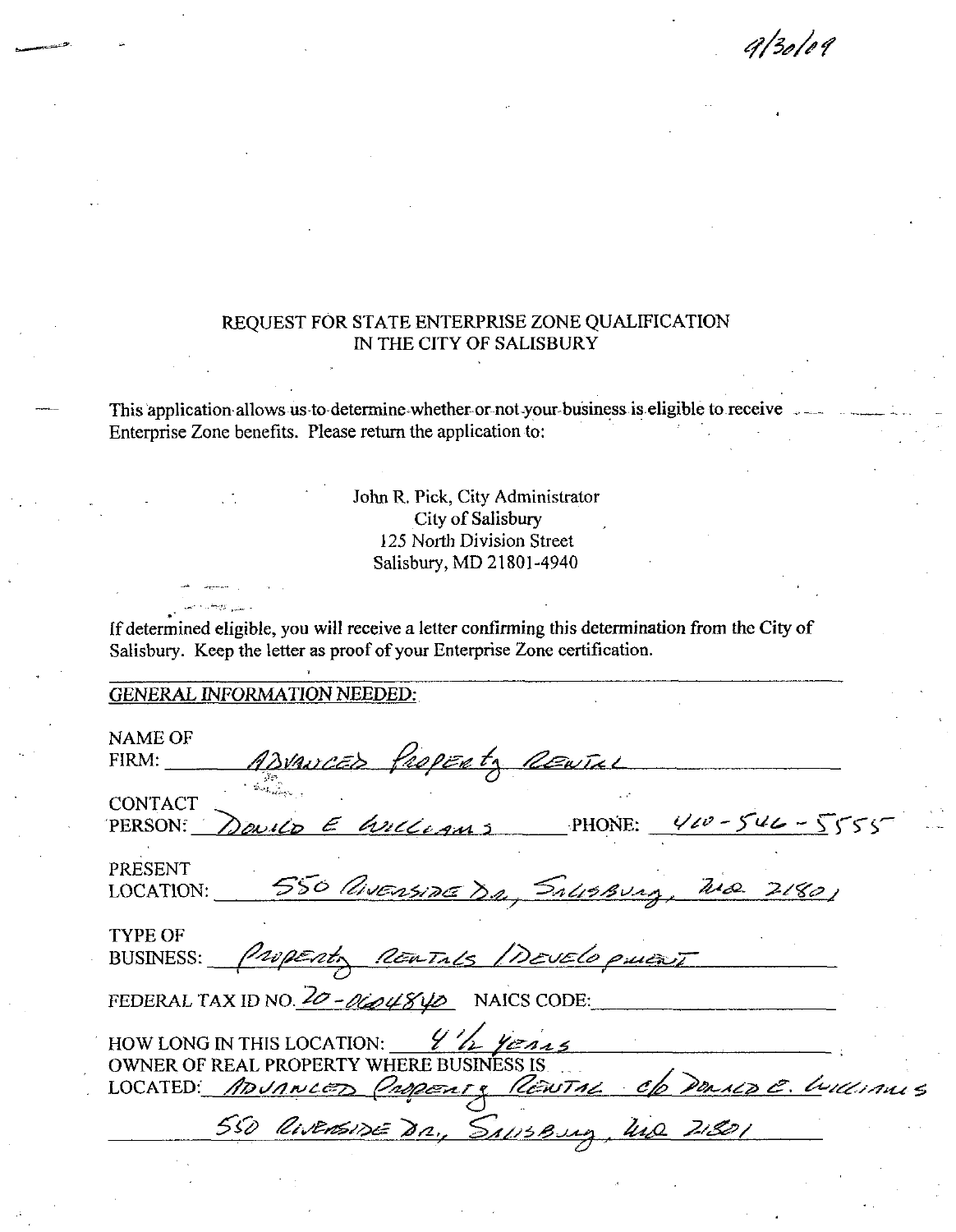ADDRESS OF OWNER:

550 PINESSINE De Salissung, Zed 21801

OUR COMPANY QUALIFIES FOR ENTERPRISE ZONE BENEFITS BECAUSE (CHECK ALL THAT APPLY):

WE HAVE CREATED MORE THAN TWO FULL-TIME POSITIONS SINCE LOCATING IN THE ENTERPRISE ZONE\*.

\* (EMPLOYEES WORKING IN EXCESS OF 35 HOURS PER WEEK ON AVERAGE ARE CONSIDERED FULL TIME.)

WE HAVE INVESTED MORE THAN \$50,000 IN OUR PROPERTY LOCATED IN THE ENTERPRISE ZONE.

IF COMPANY QUALIFIES FOR ENTERPRISE ZONE BENEFITS DUE TO JOB CREATION, PLEASE COMPLETE THE FOLLOWING:

DATE COMPANY LOCATED IN THE ENTERPRISE ZONE: 2016:

NUMBER OF FULL-TIME EMPLOYEES EMPLOYED AT THIS LOCATION ON THE DATE COMPANY LOCATED IN THE ENTERPRISE ZONE:  $\mathcal{B}$ 

CURRENT NUMBER OF FULL-TIME EMPLOYEES EMPLOYED AT THIS LOCATION:  $\sqrt{5}$ 

IF COMPANY QUALIFIES FOR ENTERPRISE ZONE BENEFITS DUE TO INVESTMENT IN THE PROPERTY, PLEASE COMPLETE THE FOLLOWING:

APPROXIMATE DATE ON WHICH IMPROVEMENTS WERE COMPLETED: Mag 2005 (POISE I) demonds POISES COMPLETED

BRIEFLY DESCRIBE IMPROVEMENTS: 055100 Conselex, for

AND ELECTEEL) IDUNITO

APPROXIMATE COST OF IMPROVEMENTS: # 84,500 For Commenced (AGILE COMPLEX), PWS LAND BEZS